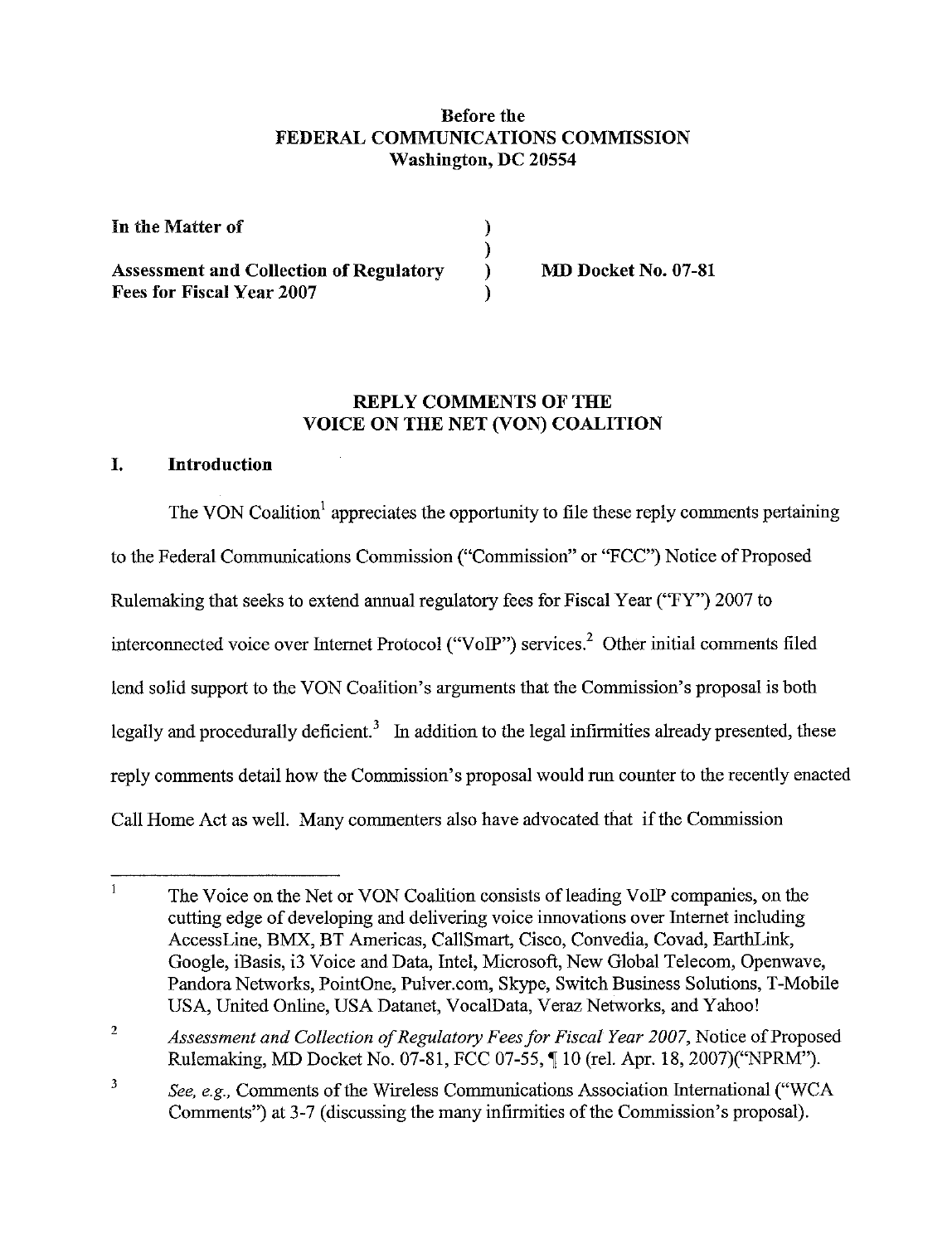proceeds with its proposal to extend annual regulatory fees to interconnected VoIP services despite these shortcomings, the Commission should do so on the basis of in-use North American Numbering Plan ("NANP") numbers or connections and refrain from extending a revenuesbased approach to imposing regulatory fees onto interconnected VoIP providers. <sup>4</sup> Although the VON Coalition has shown that annual regulatory fees should not be extended to interconnected VoIP, if the Commission moves forward with its proposal, it should do so only on an in-use NANP numbers- or connections-based basis.

# II. Assessment of Regulatory Fees on Interconnected VoIP Providers Increases the Costs of Calling Home For Armed Forces in Violation of the Call Home Act

Thus far, the Commission has applied a series of regulations on VoIP providers in an effort to meet its public interest obligations of protecting the safety and welfare of consumers. However, the Commission has wisely refrained from applying economic regulation to new and innovative broadband applications and services, The proposal to extend the regulatory fees to VoIP, however, appears to reverse this course and runs counter to the Chairman and Administration's stated broadband policy goals.<sup>5</sup> Raising rates on U.S. broadband applications

<sup>4</sup> *See, e.g.,* Comments of Comcast Corp. ("Comcast Comments") at 2 (recommending a fee structure based upon actual subscribers); Comments of Nuvio Corp. ("Nuvio Comments") at 3-4 (discussing the use of numbering resources by interconnected VoIP customers); Comments of the Iowa Utilities Board at 2-3 (discussing the need to assess any regulatory fee on VoIP on the basis of numbers used due to the proliferation of free VoIP services utilizing numbering resources).

<sup>5</sup> *See* Promoting Innovation and Competitiveness, President Bush's Technology Agenda: A New Generation of American Innovation (Mar. 26, 2004) *available at* http://www.whitehouse.gov/infocus/technology/economic policy200404/chap4.html (The "Administration has a record of comprehensive and demonstrably effective broadband initiatives that are creating an economic and regulatory climate in which broadband can flourish. . ..Developing the most competitive broadband market in the world will provide American consumers with the most affordable and highest quality broadband service in the world."); *see also* Remarks by Chairman Kevin J. Martin To the NARUC Summer Meeting (July 26, 2005) (With respect to VoIP: "...I believe that new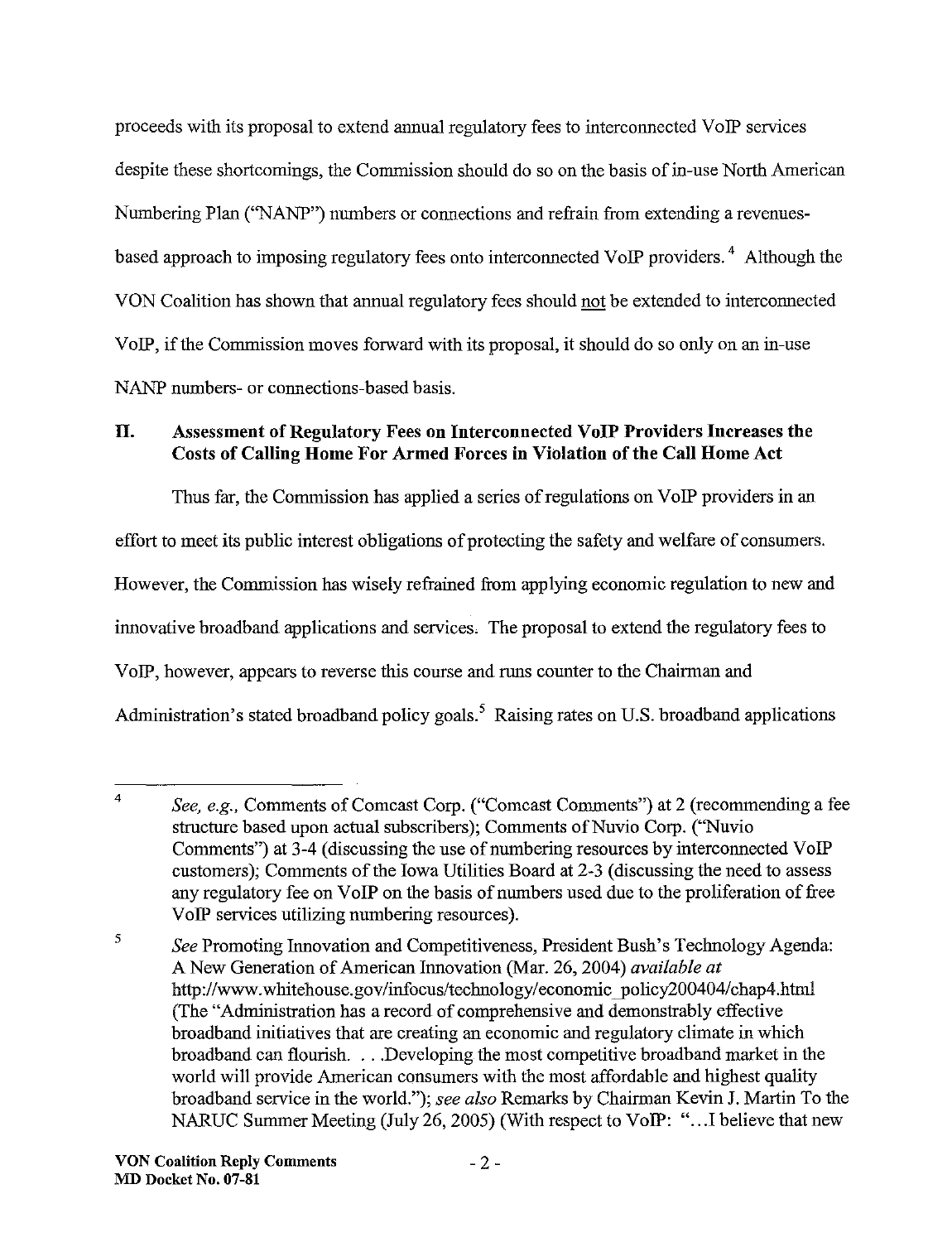and users, as these fees would invariably do, does not just impede America's ability to regain our leadership in international broadband rankings, it also threatens to increase the cost to our troops serving around the globe of communicating with their families and loved ones.

Members of our nation's military, from the Department of Defense's central command to the troops on the ground in Iraq, Afghanistan, and elsewhere, are enjoying widespread use of VoIP to affordably stay in touch with families and loves ones while keeping America safe. Utilizing VoIP, troops can now participate in weddings, visit with newborns, and participate in family events. Because of the benefits of VoIP, a soldier no longer has to choose between serving their families and serving their country. After using VoIP, one Army General recently observed that efforts to connect troops and families using VoIP represent the single greatest boost in morale for the troops in the past 25 years.<sup>6</sup>

It is precisely for these reasons that Congress recently passed the Call Home Act of 2006  $-$  to ensure that armed forces personnel serving overseas are able to affordably call home.<sup>7</sup> Under the Call Home Act, the Commission "shall take such action as may be necessary to reduce the cost of calling home for Armed Forces," including by evaluating "methods ofreducing the rates imposed on such calls, including deployment of new technology such as Voice over Internet Protocol or other Internet protocol technology" including through the "the reduction of such costs through the waiver of government fees, assessments, or other charges for such calls."<sup>8</sup>

technologies and services should operate free of economic regulation...") *available at* http://hraunfoss.fcc.gov/edocs\_public/attachmatch/DOC-260312A1.pdf.

<sup>6</sup> Source: Freedom Calls Foundation. For more information about the Freedom Calls Foundation and the use ofVoIP by soldiers, *see* http://www.freedomcalls.org/.

<sup>7</sup> *See* The Call Home Act of 2006, P.L. 109-459, 47 U.S.C. §§ 201, 609 (note) (2006) *available at* http://frwebgate.access.gpo.gov/cgi-bin/getdoc.cgi? dbname=109\_cong\_public\_laws&docid=f:publ459.109.pdf.

<sup>8</sup> *See id.* §§ 2(a), 2(b)(2).

VON Coalition Reply Comments MD Docket No. 07-81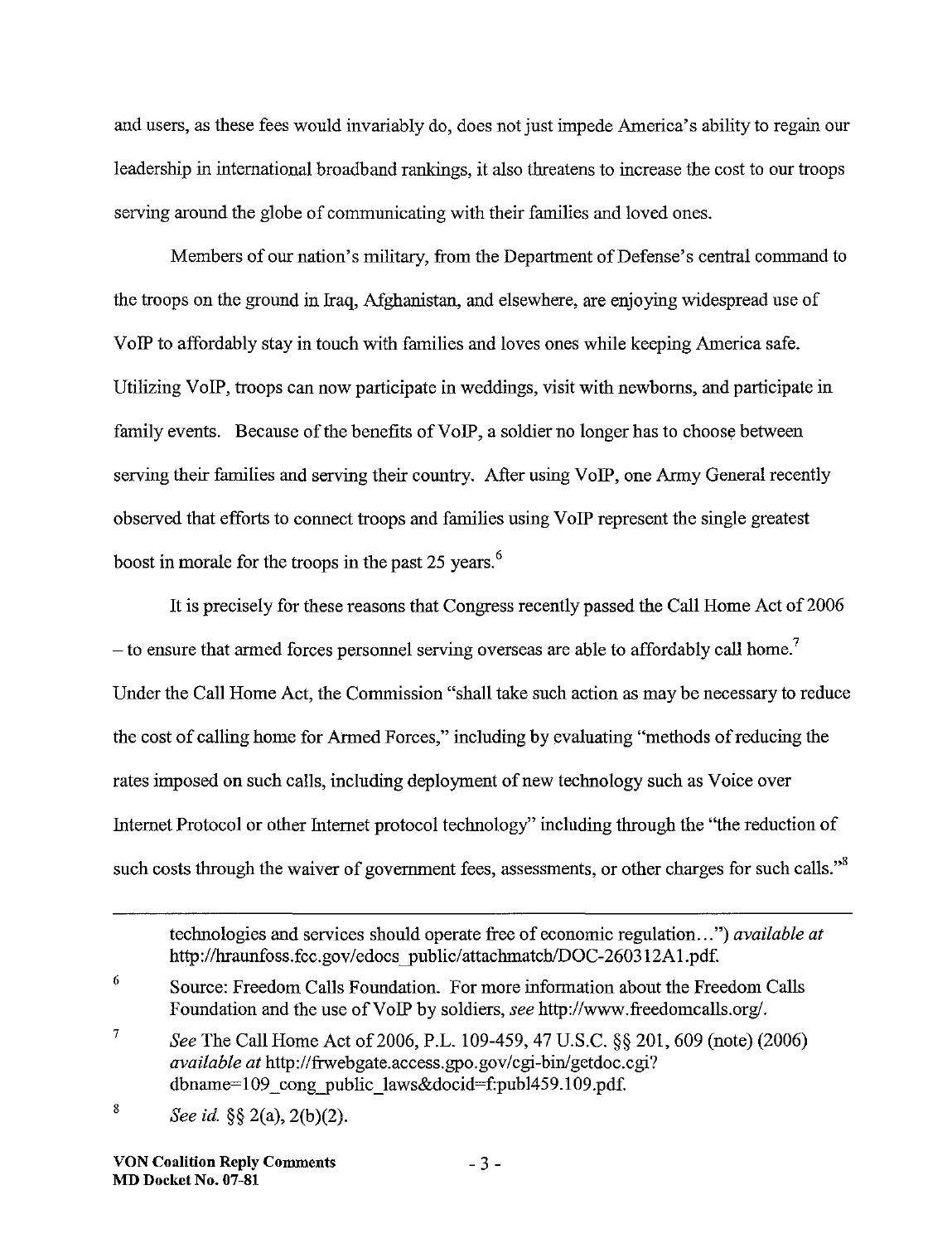Therefore, even ifthe Commission were to ultimately conclude that it has the authority to apply its regulatory fees to interconnected VoIP providers pursuant to Section 9, the Commission should not act as proposed, which would raise fees on armed forces personnel stationed oversees in violation of the Call Home Act.

Moreover, an exception for calls from armed forces personnel would not be economically practical or technologically feasible. Any requirement that VoIP providers separate VoIP services used to communicate with Armed Forces personnel stationed or deployed outside the United States would prove unworkable. In many cases, service members take an interconnected VoIP service with them overseas using a local phone number while maintaining hislher U.S. billing address. Unlike legacy phones, a nomadic interconnected VoIP service has the advantage of letting a service member communicate with loved ones using a local number as if it were a local call. This allows for constant connection despite possible relocations of personnel and reduced costs for families calling their loved ones in the military. Because it is often impossible to determine which VoIP users have taken their phones with them (as the Commission found in its *Vonage Jurisdictional Order),9* any regulatory fee increase applied to interconnected VoIP users would necessarily also be applied to armed forces personnel serving overseas in contradiction of the Call Home Act. In addition, because regulatory fees are based on last year's services (and it is impossible to know which of last year's calls involved service members), interconnected VoIP providers likely would have to recover fees fromits entire subscriber base even those serving overseas.

<sup>9</sup> *See In Re Vonage Holdings Corp. Petition for Declaratory Ruling Concerning An Order ofthe Minnesota Public Utilities Commission,* Memorandum Opinion and Order, 19 FCC Rcd 22404 (2004) *("Vonage Jurisdictional Order").*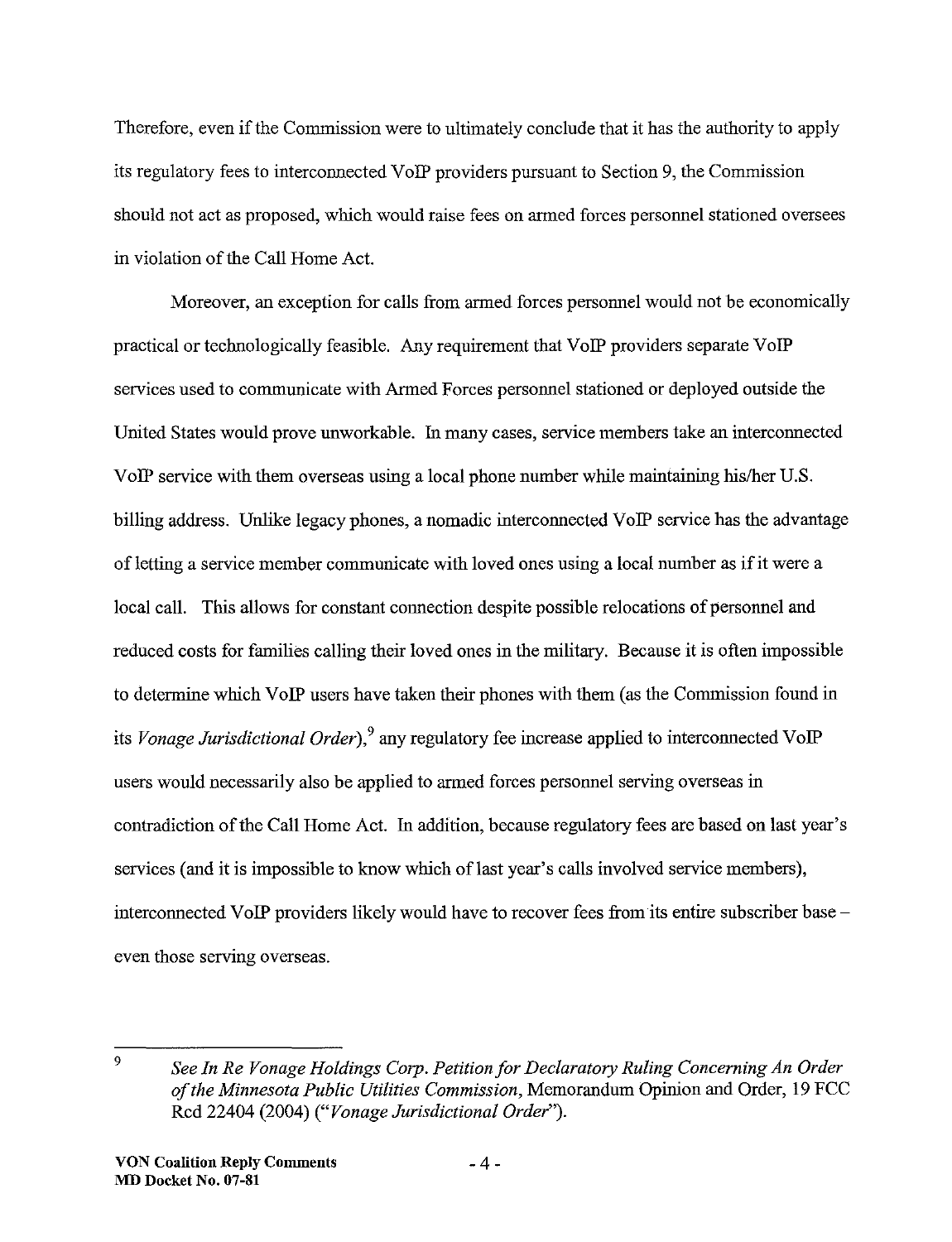Chairman Martin and Commissioners Copps, Adelstein, Tate, and McDowell all said in their Joint Statement in January 2007 regarding the Commission's implementing the Call Home Act that they are "committed to taking any action we can to help keep our military families connected with friends and family at home."<sup>10</sup> Imposing new regulatory fees on interconnected VoIP providers will prevent the Commission from following through on its commitment to ensure that the Commission does not add to the cost of keeping in touch with our troops around the globe.

# III. If the Commission Moves Forward With Its Proposal to Extend Annual Regulatory Fees to VoIP Despite Serious Legal Infirmities, Any Extension of Those Fees Should Be Based on In-Use NANP Numbers and/or Connections

At the outset, the VON Coalition agrees with the comments filed by the Wireless

Communications Association International ("WCA") regarding the Commission's lack of

authority to impose annual regulatory fees on interconnected VoIP providers.<sup>11</sup> For instance,

we agree with WCA's assertion that the Commission cannot reasonably base its authority to

extend regulatory fees to VoIP on the mere fact that there are now Universal Service contribution

requirements on interconnected VoIP providers pursuant to the Commission's "permissive

authority" under Section  $254(d)$ . <sup>12</sup>

The VON Coalition also agrees with WCA and Comcast that the NPRM provides

insufficient information regarding the proposed amount of annual regulatory fees for VoIP, its

11 *See* WCA Comments at 3-5.

<sup>10</sup> *See Implementation of the Call Home Act of 2006, Joint Statement of Chairman Kevin J.* Martin, Commissioner Michael J. Copps, Commissioner Jonathan S. Adelstein, Commissioner Deborah Taylor Tate, and Commissioner Robert M. McDowell, 22 FCC Red 1030 (2007). In the accompanying Order, the Commission decided, as a first step, to forbear from applying USF and TRS contributions requirements on calls placed by Armed Forces personnel stationed or deployed outside the United States to their families or friends at home. *Id.* at 1.

<sup>12</sup> *Id.* at 4.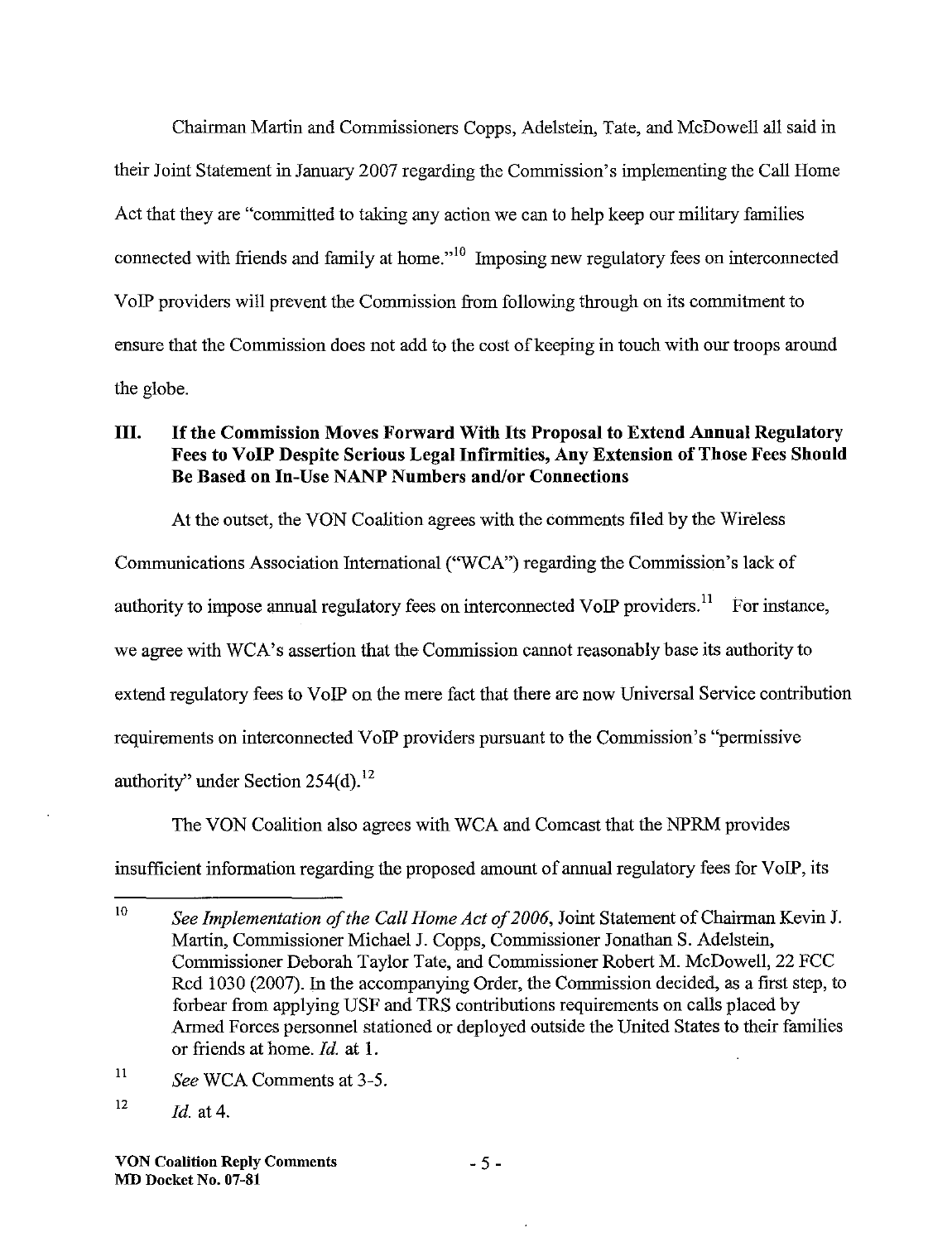analysis of that amount, or its collection methodology for VoIP providers offering VoIP services bundled with other services. Because of these infirmities, the NPRM is fatally defective in terms of extending annual regulatory fees to VoIP.<sup>13</sup> As WCA observes, in addition to containing no indication whatsoever ofwhat the interconnected VoIP annual regulatory fee would be, the NPRM contains no analysis of either the regulatory costs caused by interconnected VoIP providers or how any regulatory fee should be adjusted (presumably significantly downward) given the benefits (or lack thereof) of federal regulation to interconnected VoIP providers.<sup>14</sup> And, Comcast raised valid concerns about the NPRM's lack of guidance regarding how interconnected VoIP service providers may reasonably and fairly calculate annual fees when bundled services are involved. *IS*

If the Commission moves forward despite these very serious impediments, however, it should adopt an in-use NANP numbers and/or connections-based system as opposed to a revenues-based approach. The VON Coalition has long stated that the existing regulatory framework does not fit and should not be applied to VoIP services. Therefore, to the extent that the Commission proceeds to apply regulatory fees to interconnected VoIP services, it should not apply the old revenues-based approach and it should appropriately tailor its numbers-based approach for this new service.

<sup>13</sup> *See id.* at 6-7 (noting that the NPRM lacks a specific proposal for VoIP annual regulatory fees and does not relate that fee to VoIP provider benefits or apply Section 9 cost factors to the proposed fees).

<sup>14</sup> *ld.* at 5.

*IS See* Comcast Comments at 1-2.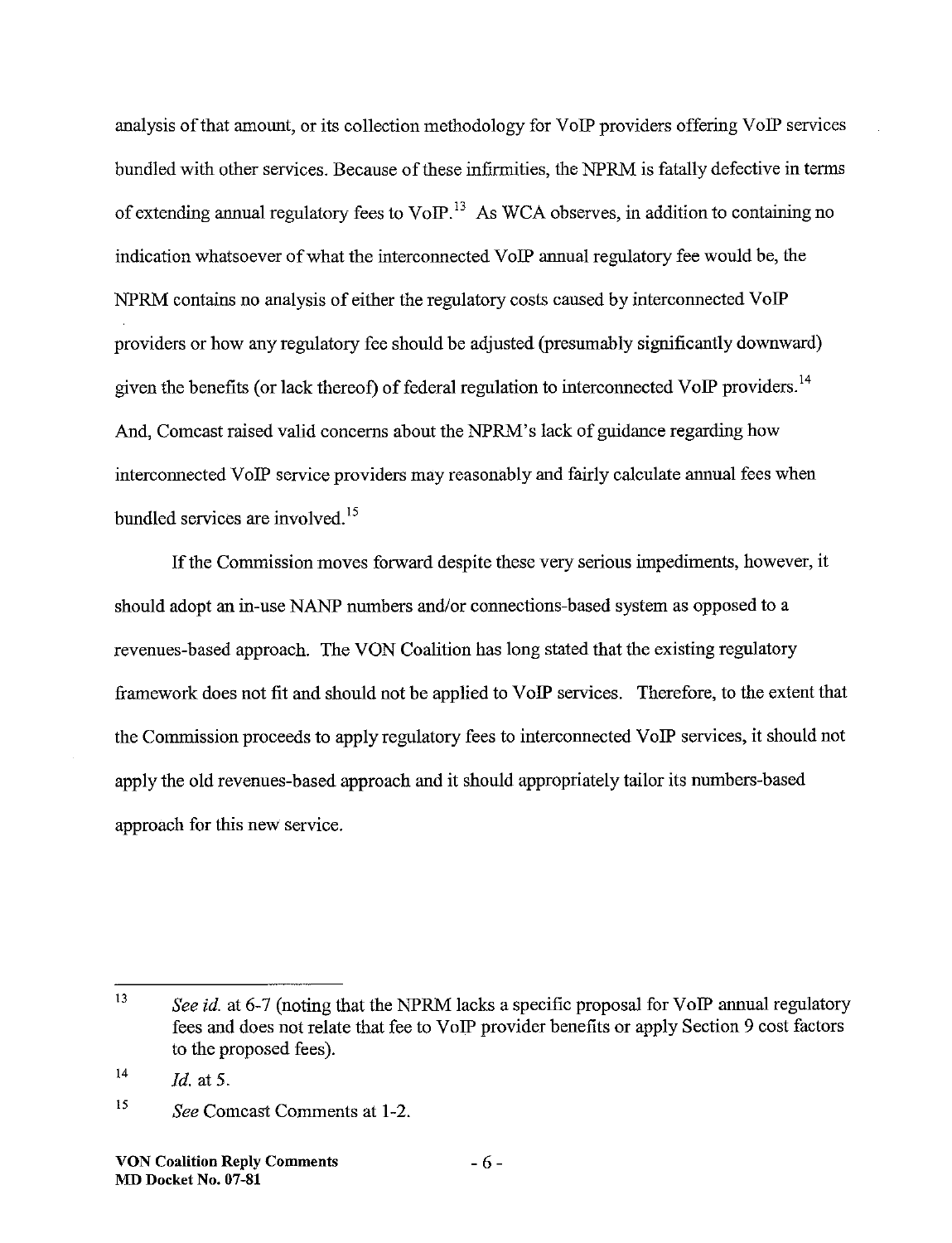Implementing annual regulatory fees for interconnected VoIP providers using active, inuse numbers<sup>16</sup> and/or connections would be consistent with current proposals for Universal Service Fund contribution reform that are rapidly gaining momentum. Moreover, in the context ofUniversal Service contributions, the VON Coalition is a member ofthe USF By the Numbers Coalition<sup>17</sup> and has long been a supporter of transitioning from a revenues-based collection model to a numbers- and/or connections-based methodology.<sup>18</sup>

The use of a numbers- and/or connections-based methodology to calculate annual regulatory fees for interconnected VoIP providers would have several significant benefits over a revenues-based regime, including:

- Competitive Neutrality: a numbers/connections-based methodology would ensure that regulatory fees are collected regardless of the technology used to deliver services. It would also help to provide regulatory certainty needed for the development and deployment of innovative technologies incorporating voice features.
- Sustainability: a numbers/connections-based methodology would overcome problems associated with revenues-based assessments in a time when innovative converged/bundled services are proliferating.
- Ease of Administration: use of a flat fee based on numbers/connections eliminates the need to track and segregate various types of revenues in order to calculate appropriate fees and reduces the ability to "game the system." It would also be easier for endusers to understand.
- Efficiency: use of a flat fee regulatory fee system would minimize the unnecessary consumption of numbering resources and the administrative burdens impose on both regulators and consumers when number exhaust issues arise.

<sup>16</sup> To clarify, were such a fee to be adopted, it should only apply to active NANP numbers actually in use by subscribers and **not** on numbers merely assigued to an interconnected VoIP provider.

<sup>17</sup> Other members of the USF by the Numbers Coalition include AT&T, CTIA-The Wireless Association, DSL.Net, GCI, IDT, NCTA, USTelecom, and Verizon.

<sup>18</sup> *See Federal-State Joint Board on Universal Service,* Reply Comments ofthe VON Coalition, CC Docket No. 96-45 (filed May 13, 2002).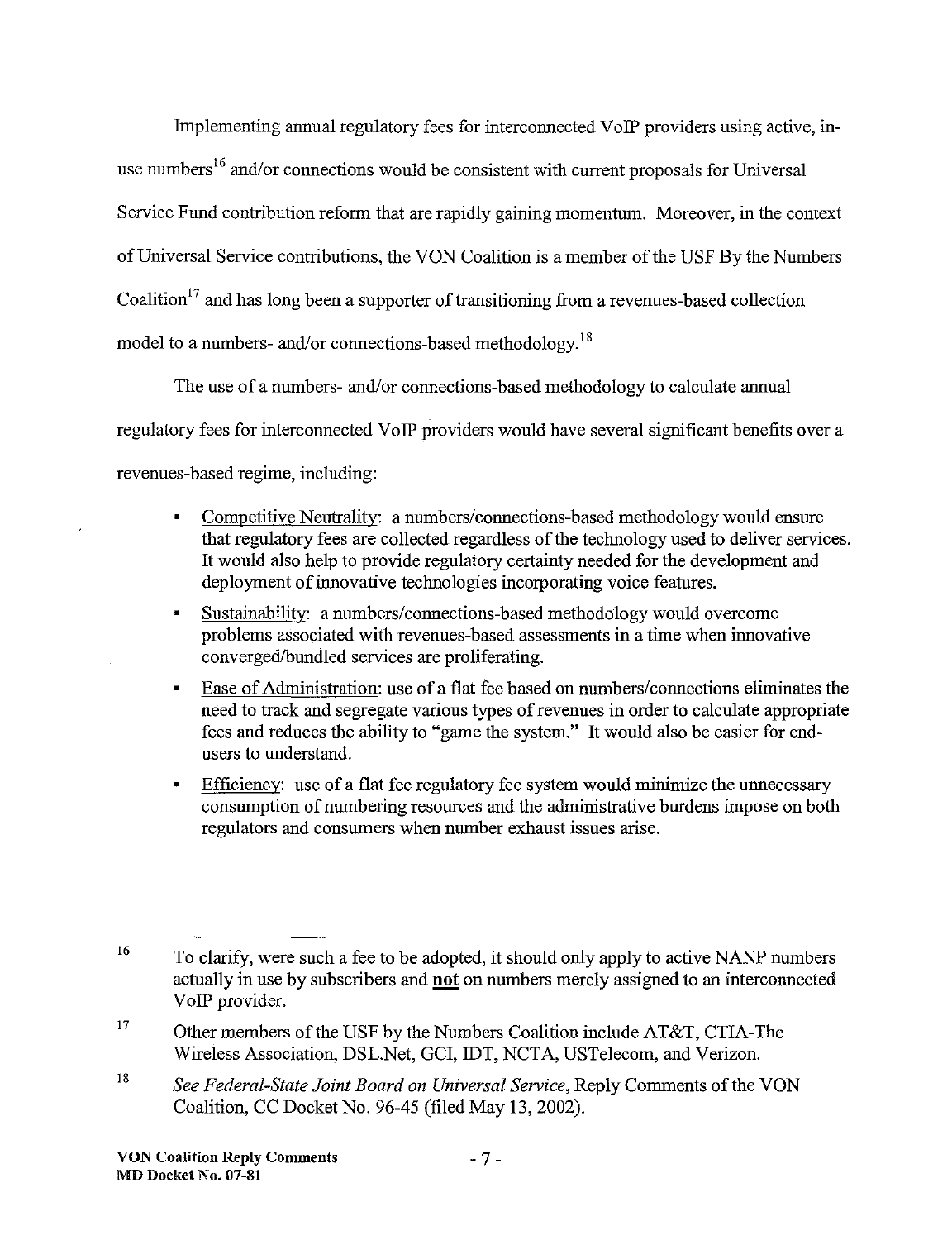In its initial connnents, the Iowa Utilities Board agreed that the use of a numbers-based approach would help to optimize the efficient use of numbering resources.<sup>19</sup> Comcast agreed both regarding the need for technological neutrality in imposing any annual regulatory fees on interconnected VoIP providers and regarding the fact that a subscriber based approach would be more adaptive to the future of the marketplace.<sup>20</sup> Also, as Comcast noted well in its comments:

Use of a subscriber-based approach would eliminate the need for providers to apportion teleconnnunications revenues based on whether they are interstate or intrastate, and to distinguish between teleconnnunications and nonteleconnnunications services. In addition, a subscriber-based approach would be better able to adapt to future changes in the marketplace. $2<sup>1</sup>$ 

There is no merit whatsoever to the comments of the National Telecommunications Cooperative Association (''NTCA'') that the Connnission must adopt a revenues-based approach in order to be consistent with its use of revenues to calculate interconnected VoIP provider USF contributions.<sup>22</sup> The Commission imposed revenues-based USF contributions requirements on interconnected VoIP providers clearly and undeniably as an "interim" measure on the path to comprehensive Universal Service reform. Indeed, use of a numbers/connections based approach would potentially be a welcomed "first step" and could act as a valuable "test bed" for the Commission on the path to long-overdue comprehensive Universal Service reform.

When considering the particulars of extending annual regulatory fees to interconnected VoIP providers on in-use NANP numbers- and/or connections-based basis, however, as both The VON Coalition and Comcast note, the Connnission should not merely extend to interconnected VoIP providers the same fee as is currently levied on CMRS providers who currently pay annual

<sup>19</sup> *See* Comments of the Iowa Utilities Board at 1-2.

<sup>20</sup> *See* Comcast Connnents at 1-2.

<sup>21</sup> *See id.*

<sup>22</sup> *See* NTCA Comments at 2.